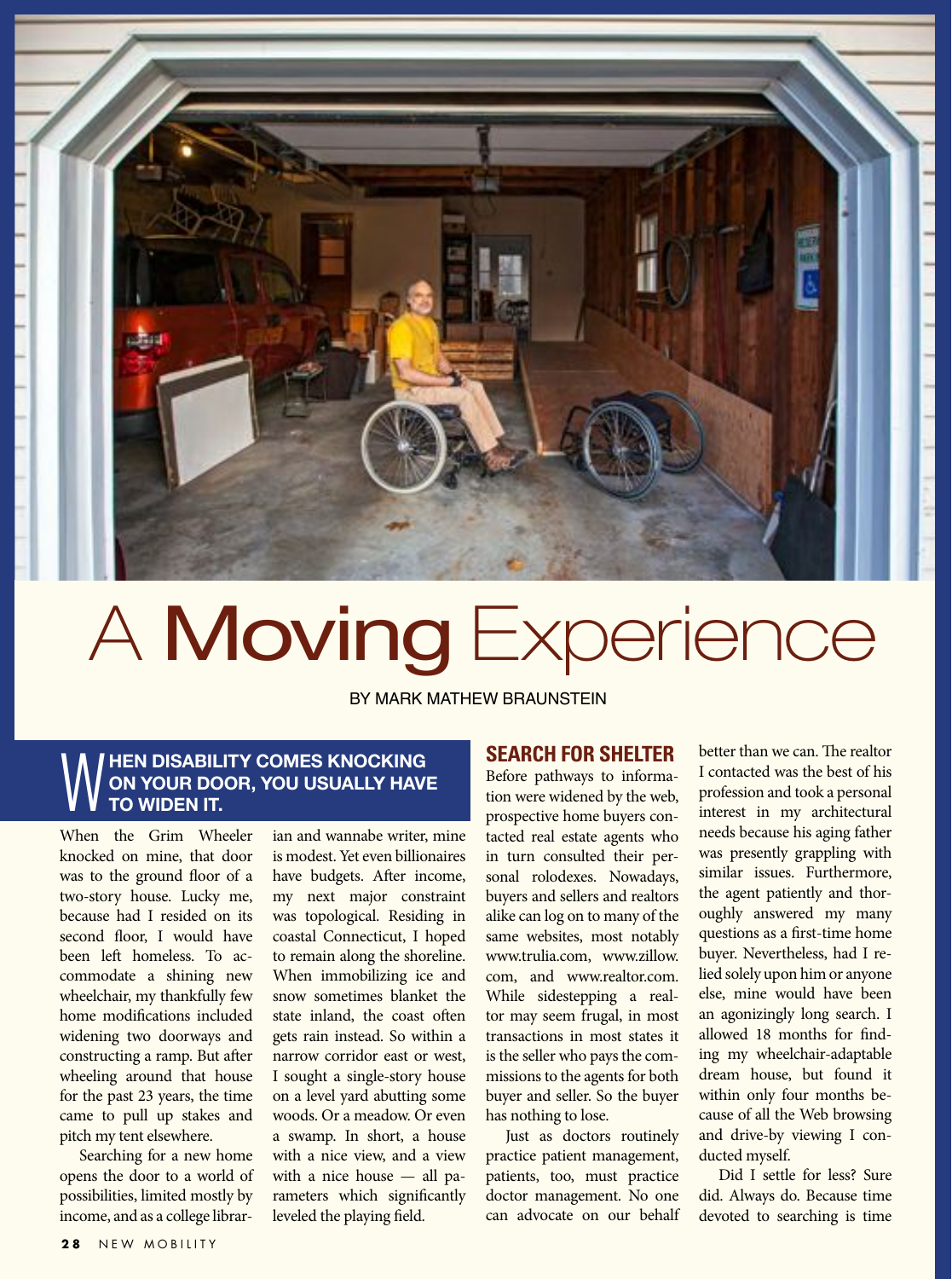lost to adapting. So how did I spend those few months trolling the Internet?

#### **SURREAL ESTATE**

Listings on the many real estate websites largely overlap, so I frequented just one whose interface saved searches in a way I preferred, and if any home piqued my interest, I then verified its current market status on www.realtor. com (whose interface, however, eludes my easy navigation). The dirty little (now not so) secret is that on websites other than realtor.com, many real estate agents intentionally delay updating the status of newly sold homes. They do so just in case the bank mortgage is not approved or because of sundry other deal breakers, during which time they can interest buyers in other homes. So some of the homes on the housing market websites actually exist only on the surreal estate market.

Equally surreal are the keywords "handicap" and "single story."

Handicap "features" do not necessarily mean "wheelchair accessible." If a towel rack is replaced with a grab bar, that warrants listing as a handicap feature. No kidding. Even a ramp added to the front entrance may hold only a false promise to what lurks inside. Ideally one might hope to find a house whose previous occupant was a wheeler (and who miraculously again became ambulatory, and so moved to the mountains), but Goldilocks would be very lucky to find a Papa Bear in whose wheelchair-accessible home she could sit. Goldilocks has to make the home accessible on her own.

In realtor lingo, some homes are declaimed as "fixer-uppers" or in need of TLC, while others you can "just move right in." Reality renders all other homes into various stages between the two. But for wheelchair users, all homes are fixer-uppers.

So, in my Internet search, I tried using the keywords "single-story" (both with and without the quotes and both with and without the hyphen), and found that the internal search engines are so inept that such keywords yield only a plethora of "single family homes." Ditto for the "property type" categorized as "Ranch/Rambler," because most ranch houses are actually raised ranches. Thus "single story" has behind it more than one story, few of them synonymous with "single level living."

So forget keyword searching, and simply proceed down up. A step or even two steps between rooms. Or a sunken living room or den. Or windows elevated so high off the floor that when you are seated, the window sill is flush with your forehead. Or hookups for washer and dryer installed in the impenetrable basement. Or in the kitchen, major appliances with major annoyances. Or in the bathroom, toilets and tubs that only a wrecking crew could modify.

Beware of any array of photos that omits the bathroom, as that likely signifies it is too small to be captured by even the widest of wide angle lenses. And just why does that smallest room in the house also rounding neighborhoods as well as the depth of the woodland in a backyard or across the street, which all too often proves to be a thin veneer. Both are needed for the virtual flight, but Bing's aircraft offers far better views.

Google's perpendicular 90 degree "satellite" view shows only rooftops. Its "Earth" view fabricates only a poor illusion of a side view, and only from the south. Whereas with Bing, when you zoom in on any densely populated area, Bing provides inclined 45-degree, true "bird's-eye" views, navigable from all four points of the compass. Such views reveal all the exterior walls and doors of



**BING PROVIDES INCLINED 45-DEGREE, TRUE 'BIRD'S-EYE' VIEWS, NAVIGABLE FROM ALL FOUR POINTS OF THE COMPASS. SUCH VIEWS REVEAL ALL THE EXTERIOR WALLS AND DOORS OF THE HOUSE, AND A SEMBLANCE OF THE STEEPNESS OF THE SLOPE OF ITS BACKYARD.**

the Search box: Location, click; Price Range, click; Number of Bedrooms, click; Square Footage, click; Property Type, click; and then Search, click … and prepare to scroll through hundreds of homes whose homepage photos very helpfully display their front entrance façades.

For every 50 homes that look like single stories from the front, glimpses of their photos from their rear or side façades prove otherwise for 49 of them. And for that one semi finalist, interior photos reveal further obstacles to trip you

have the narrowest doorway? Narrow-minded architects must never have imagined any need to wheel a piano into a bathroom.

## **MAPPING THE TERRITORY**

With 50 homes narrowed down to one, it's time now for some aerial reconnaissance, courtesy of Google Maps at maps.google.com and Bing Maps at maps.bing.com.

Both show the intersecting streets to the left and right of the house. Both show the sur-

the house, and a semblance of the steepness of the slope of its backyard. Even among the few homes with level front yards, many of their backyards are so precipitously steep that if the world were flat, that is where you could fall off its edge. So with the essential aid of Bing Maps, you still can further eliminate from consideration even more potential homes, and might even prepare for a drive-by viewing.

But wait. Now is the time for Google Maps, as Bing seems never to update its bird's-eye views, while Google regularly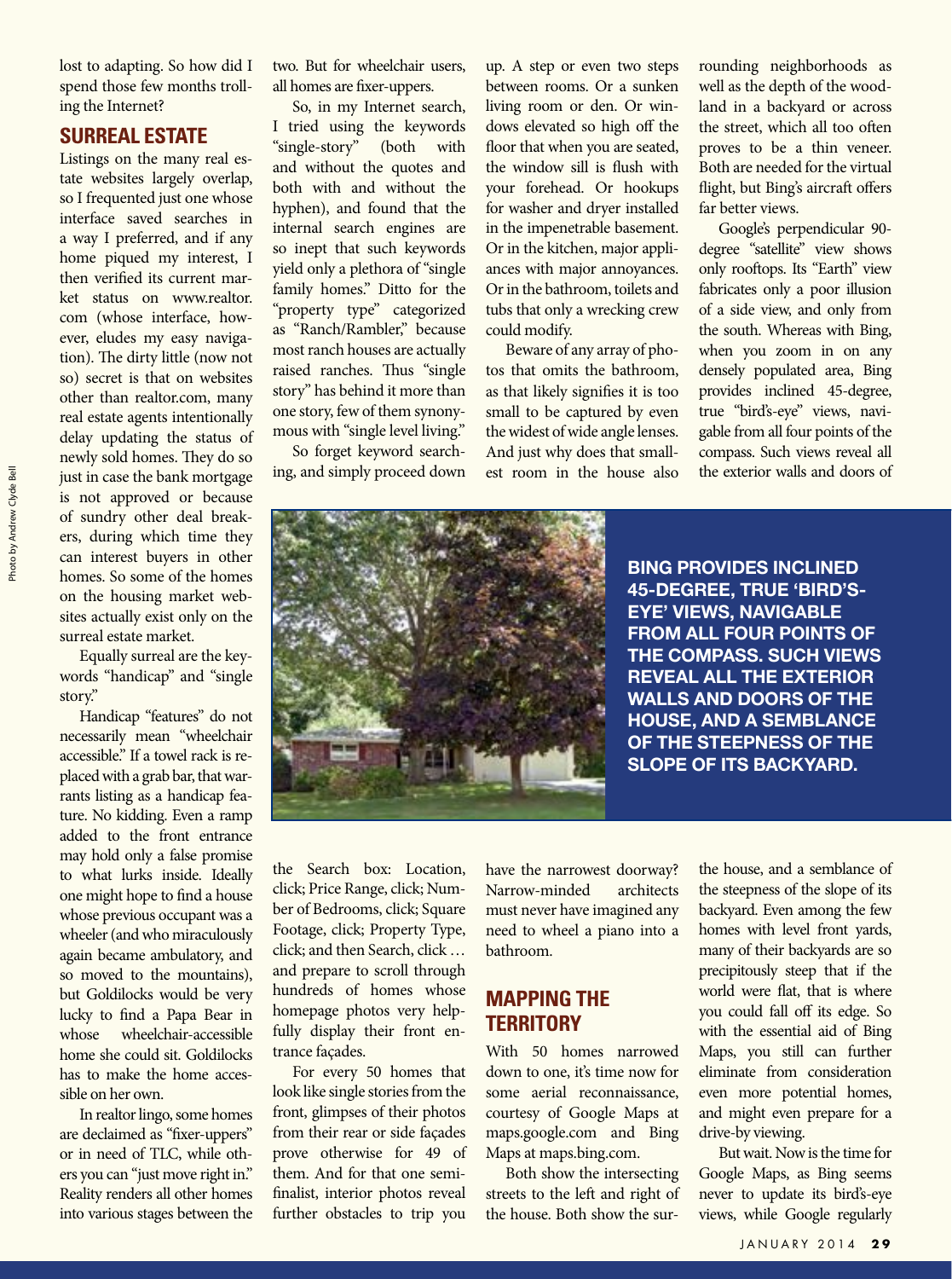

revises and replaces its satellite views. Twice, the dense woods abutting a backyard in Bing Maps became on Google Maps a clearcut site for new construction — probably a condo complex or shopping mall.

If a house passes inspection on Google Maps, the next step is the real live in-person driveby viewing. This I did before making an appointment for any house showing, thereby potentially not wasting just my time but also that of both real estate agents. This drive-by viewing was an important step, because no matter how hard I tried to squint or to magnify it with image editing software, few photos enabled me to count the number of steps leading to the front door.

#### **A GRAND STAIRCASE**

Most wheelchair ramps turn out to be awful eyesores that detract from rather than enhance the exteriors of homes, so the shorter the better. And the shorter, the cheaper too. The ADA standard of 1:12 slope ratio (1 inch of elevation for each 12 inches of ramp) applies to businesses and workplaces. Private residences are exempt. Nevertheless, a good guideline is to not exceed a 1:10 ratio. Another ratio seldom discussed is 1:1000. Every step adds approximately \$1,000 to the price tag. Thus, each step costs a cool grand, defining a new kind of grand staircase.

Esthetics and economics are not the only reasons for